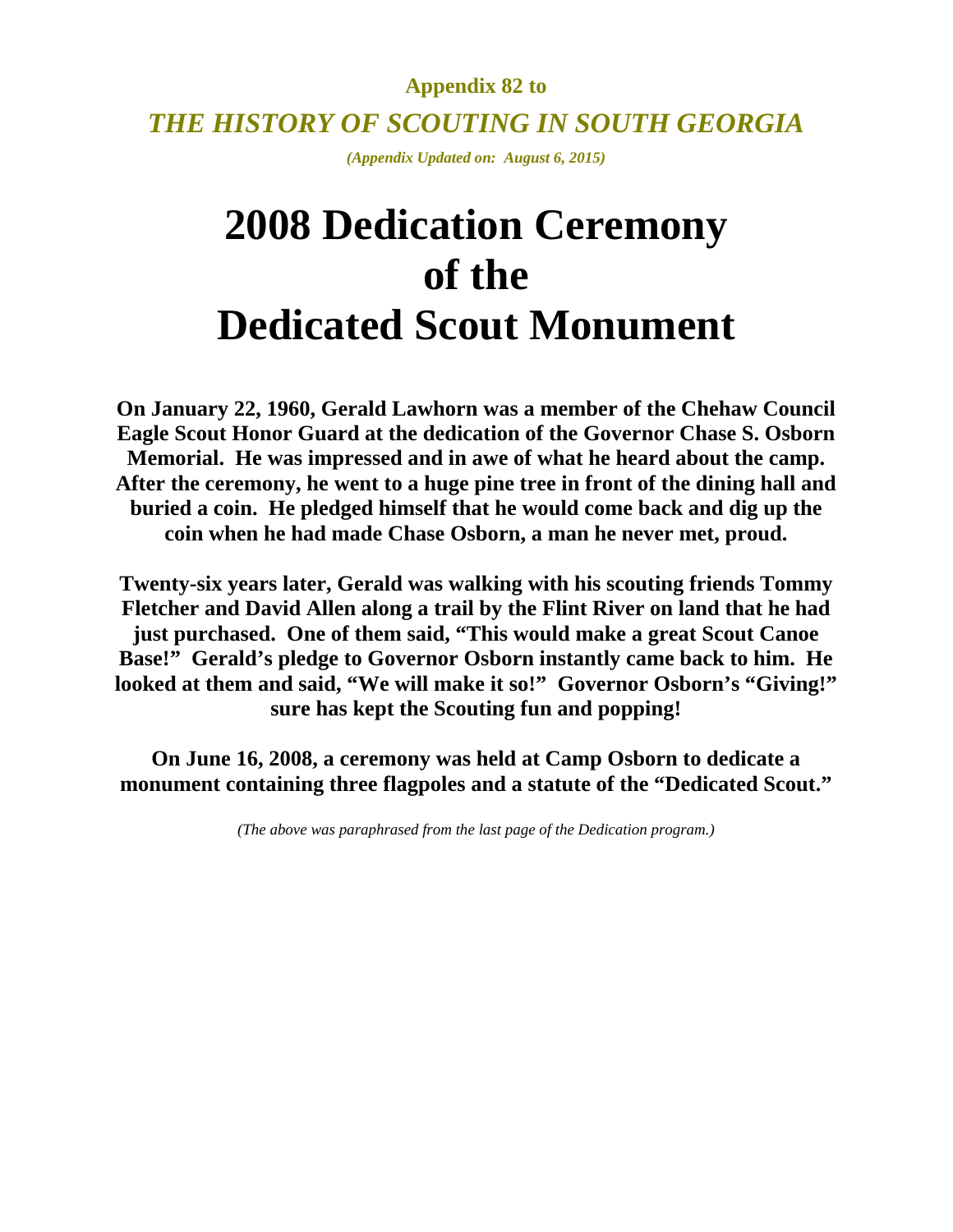

**Page 1 of the Dedication program.**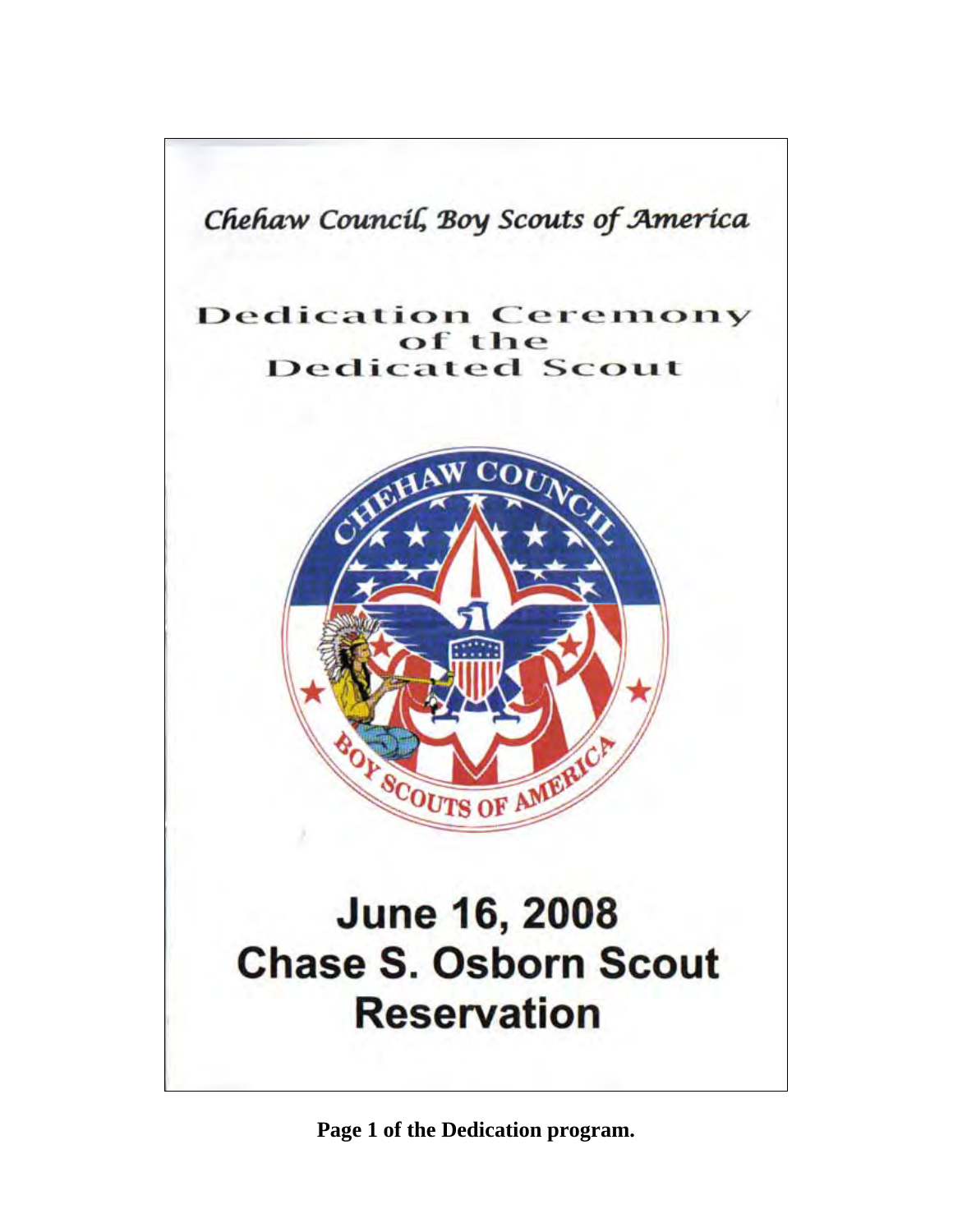The Dedicated Scout monument is designed to honor dedicated scouts and to inspire current scouts to stay in Scouting and hold sacred the values and ideals that scouting strives for in a young person's everyday life. Those ideals are highlighted in the Scout Oath and Scout Law.



The statue on the monument is known as the Mackenzie Statue. This Statue can be found in front of many Boy Scout offices. camps, parks, and in front of the National Boy Scout Headquarters in Irving Texas. His right hand is holding his hat in a position of reverence and respect, to his God and his country. His left hand is on his axe signifying the Scout Motto, "Be Prepared". This also represents the outdoor experience that Scouting brings to all young people.



The monument was conceived of by Gerald Lawhorn, an Eagle Scout from Sylvester, and long time Scout Volunteer. Gerald Lawhorn attended a similar dedication ceremony as youth and learned of the selfless nature of a man he never met, Chase Osborn. The ceremony inspired Gerald to always keep the values of Scouting at the forefront in of his life, and if circumstances permitted, to pass along opportunities and passion to other scouts. Gerald has done exactly that! This monument is just a small part of his continued influence, and is another way to pass his dedication and passion on to other Scouters, young and old alike.



**Page 2 of the Dedication program.**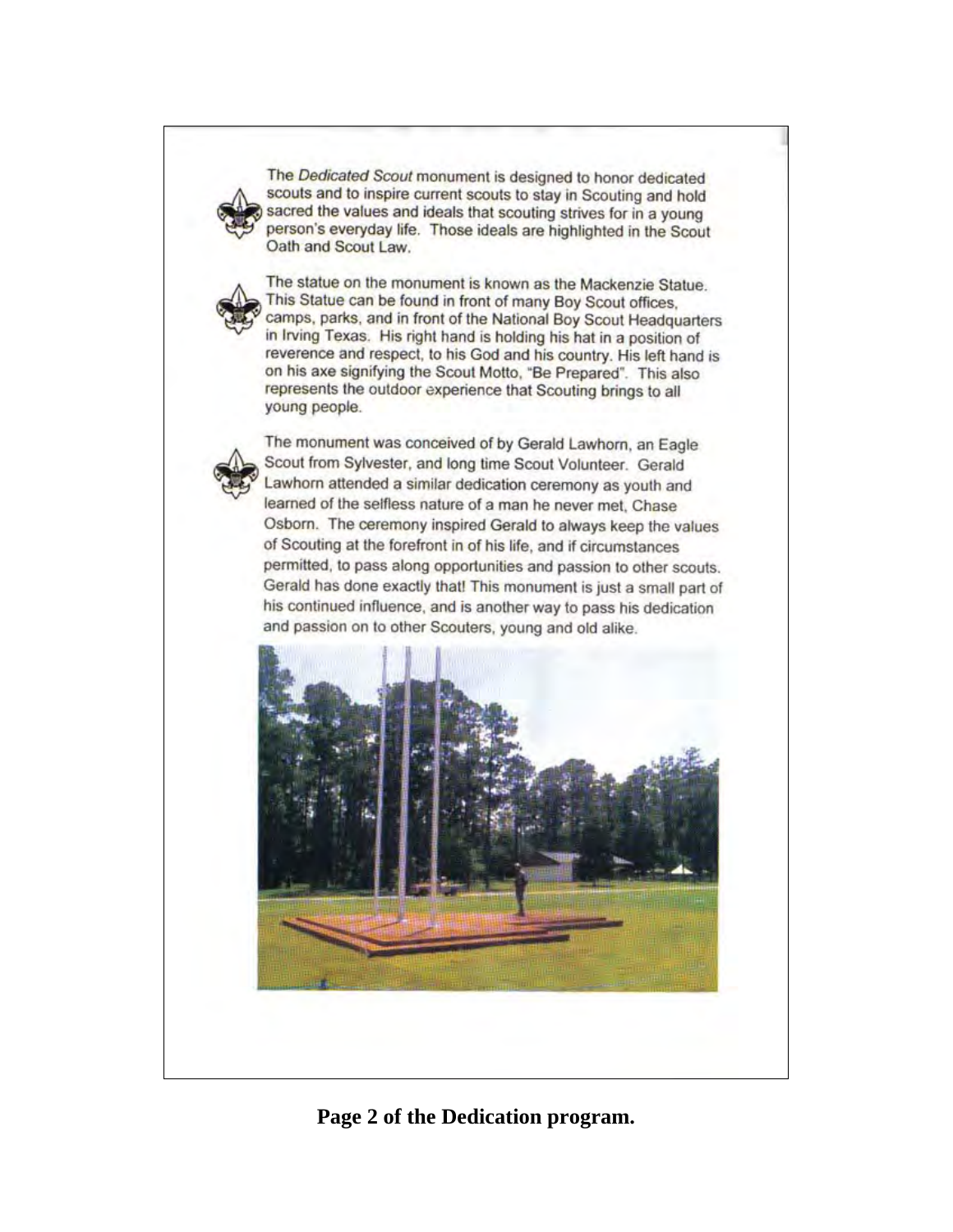

**Page 3 of the Dedication program.**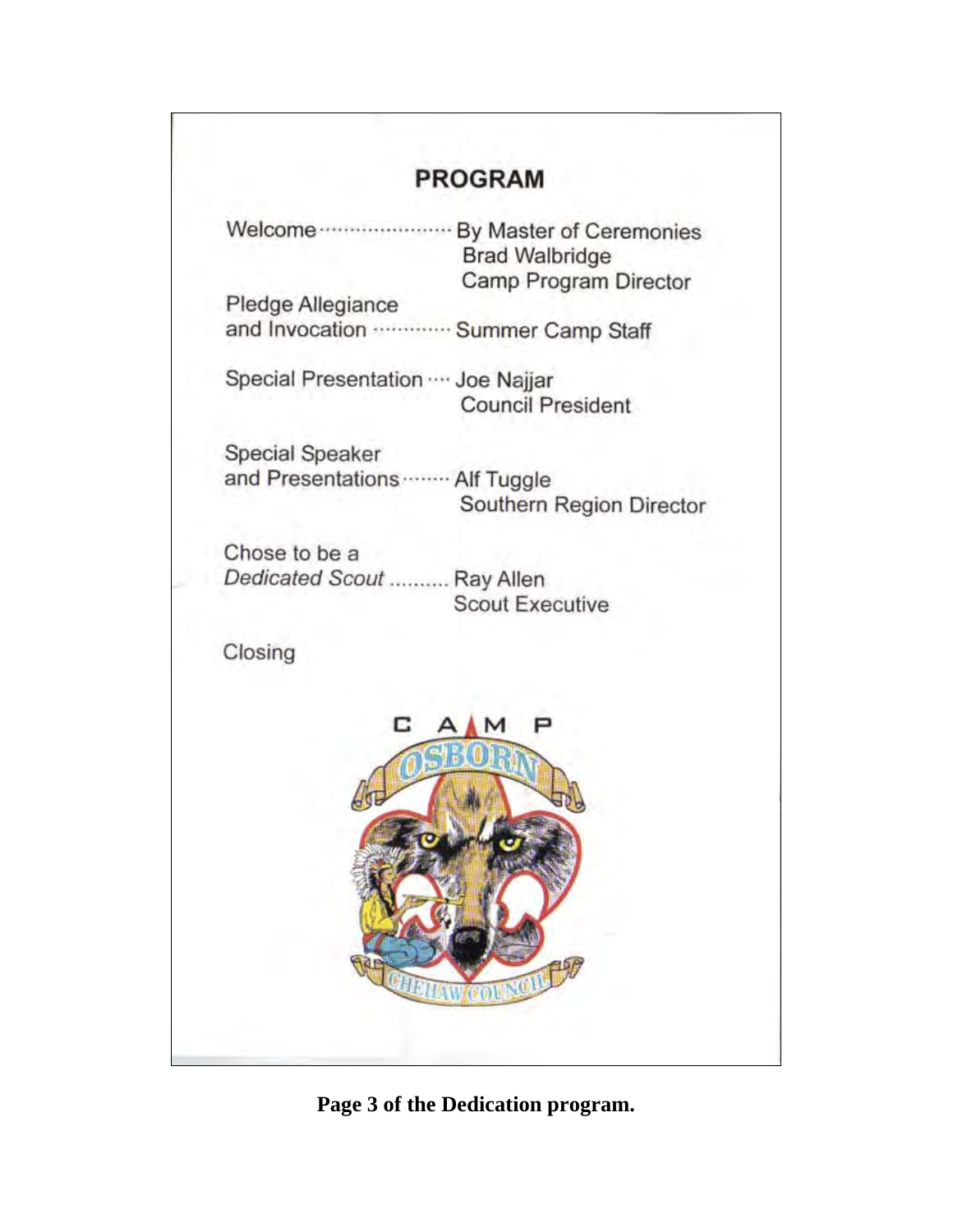



## Thank You Gerald Lawhorn For "Making It So!"

Plaque on Flag Pole:

On January 22, 1960, Gerald Lawhorn was a member of the Chehaw Council Eagle Scout Honor Guard at the unfolding of the Governor Chase S. Osborn Memorial. He was Impressed and in awe of what he heard about this man, Chase S. Osborn, who had been such a 'Giving!' person. After the ceremony, Gerald went over to a huge pine tree in front of the dining hall and buried a coin. He pledged to himself that he would come back and dig up the coin when he had made proud the 1911-12 Michigan State Governor Chase S. Osborn he never knew.

Twenty-six years later, Gerald Lawhorn was walking with his Scouting Buddies Tommy Fletcher and David Allen along a trail by the Flint River on land that Gerald had just purchased. One of them said, 'This would make a great Scout Canoe Base!' Gerald's pledge to Governor Osborn instantly came back to him. He looked at them and said, 'We Will Make It SO!' Governor Osborn's *'Giving!'* sure has kept the Scouting FUN popping!

This Monument was constructed by Gerald Lawhorn in honor of "Dedicated Scouts".

## Page 4 of the Dedication program.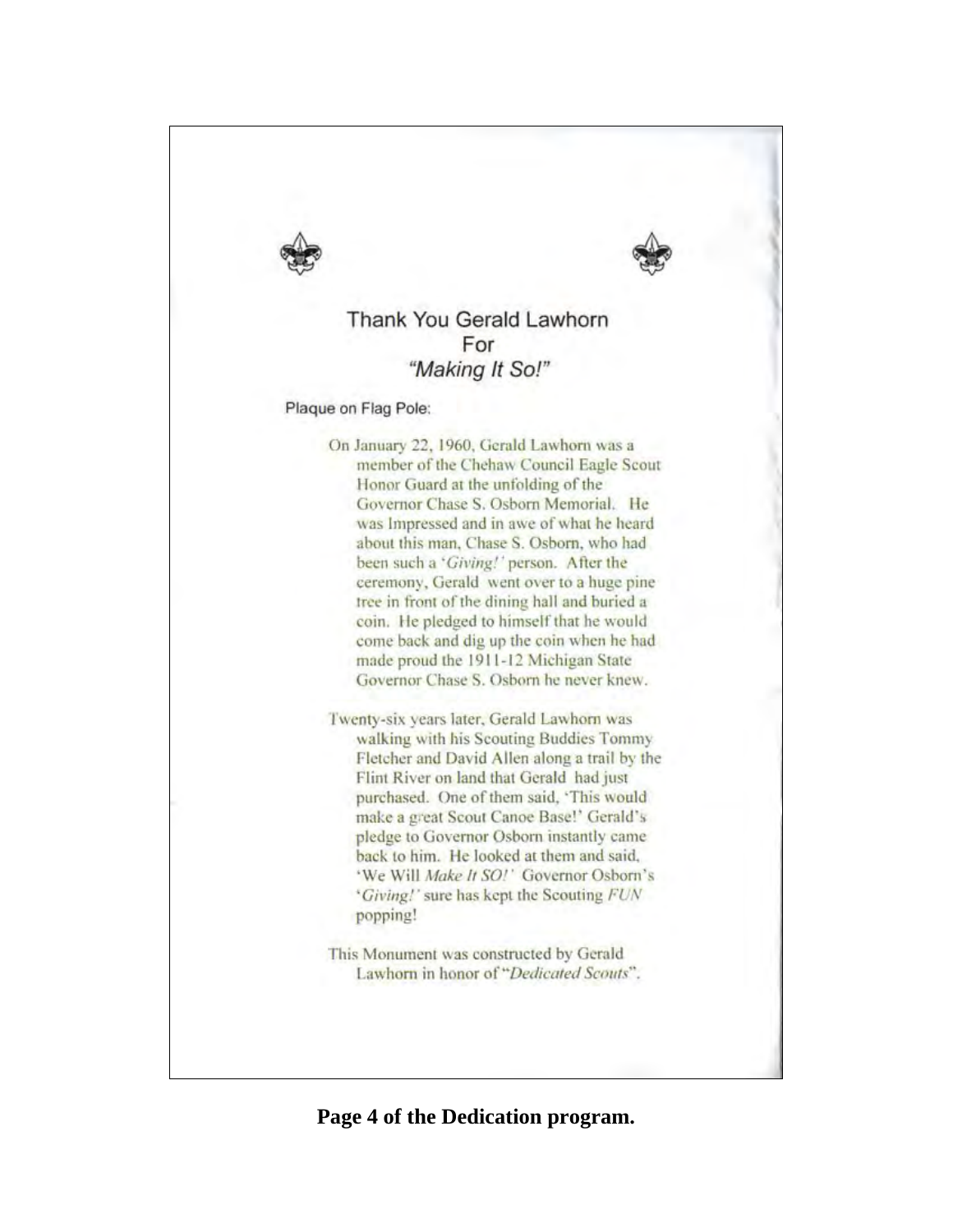

**Medallion on leather strap given to all persons attending the dedication.**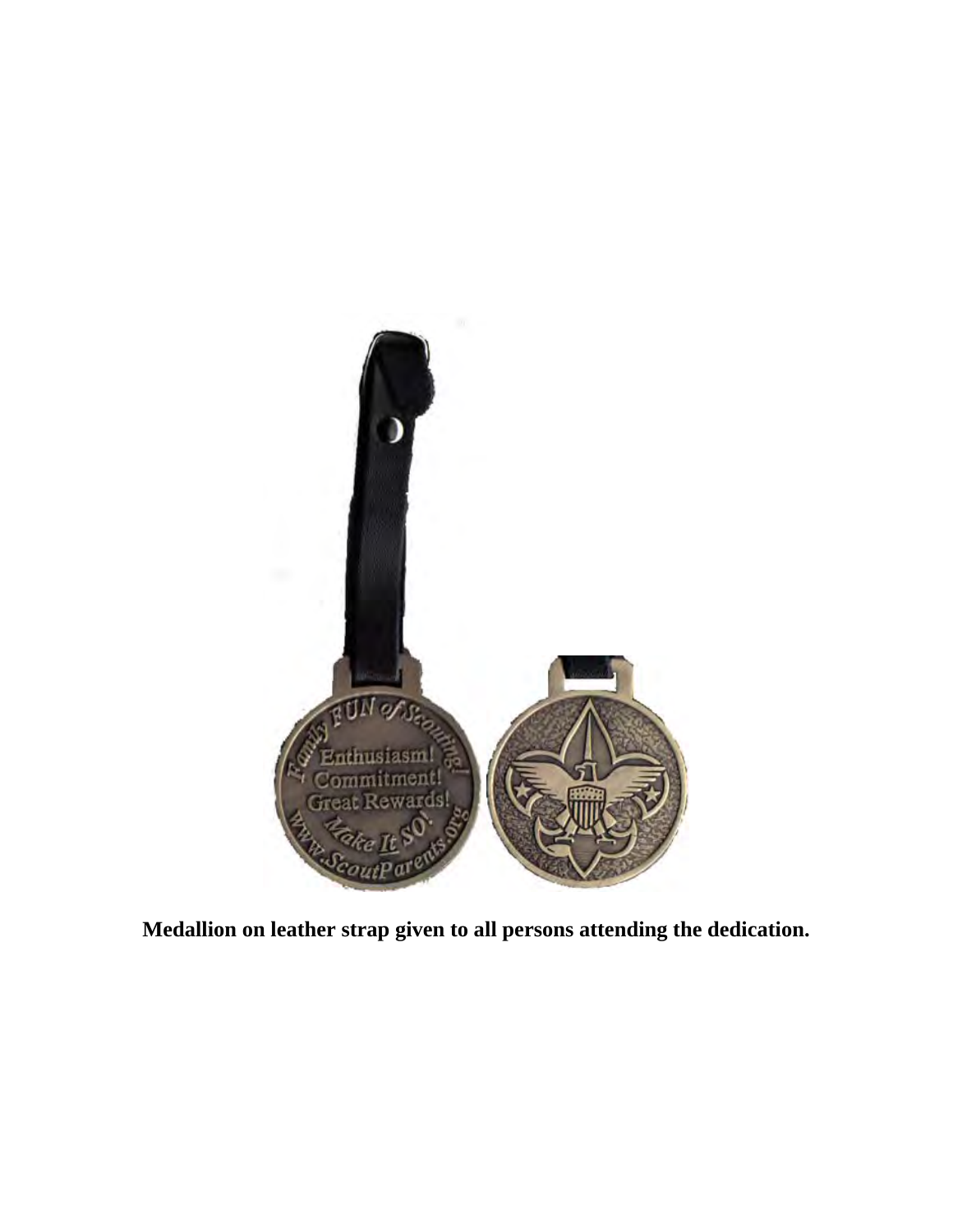

**View of the monument from the Eagle Pavilion.**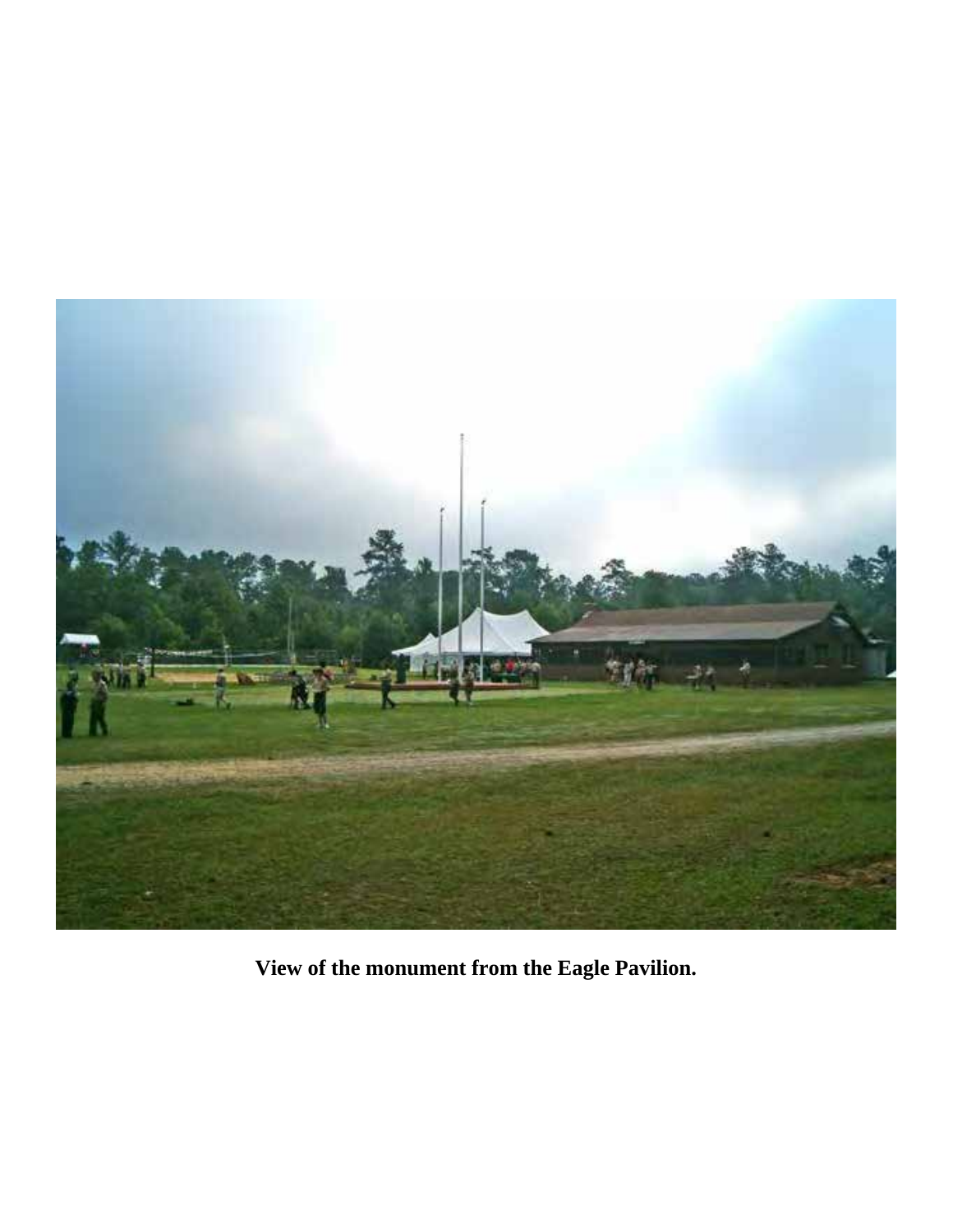

**The ceremony was held on Monday morning of the first week of summer camp. The campers lined up after breakfast**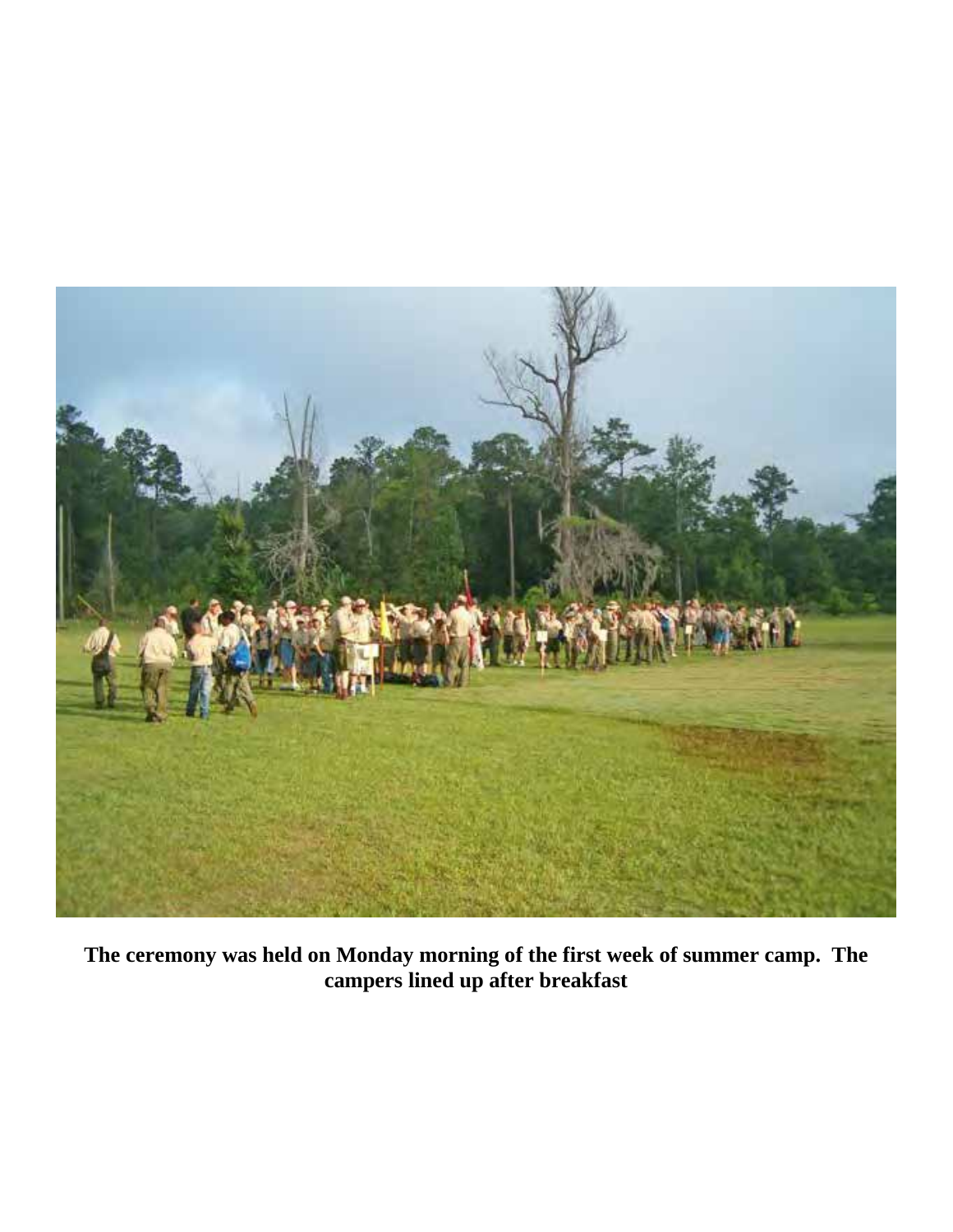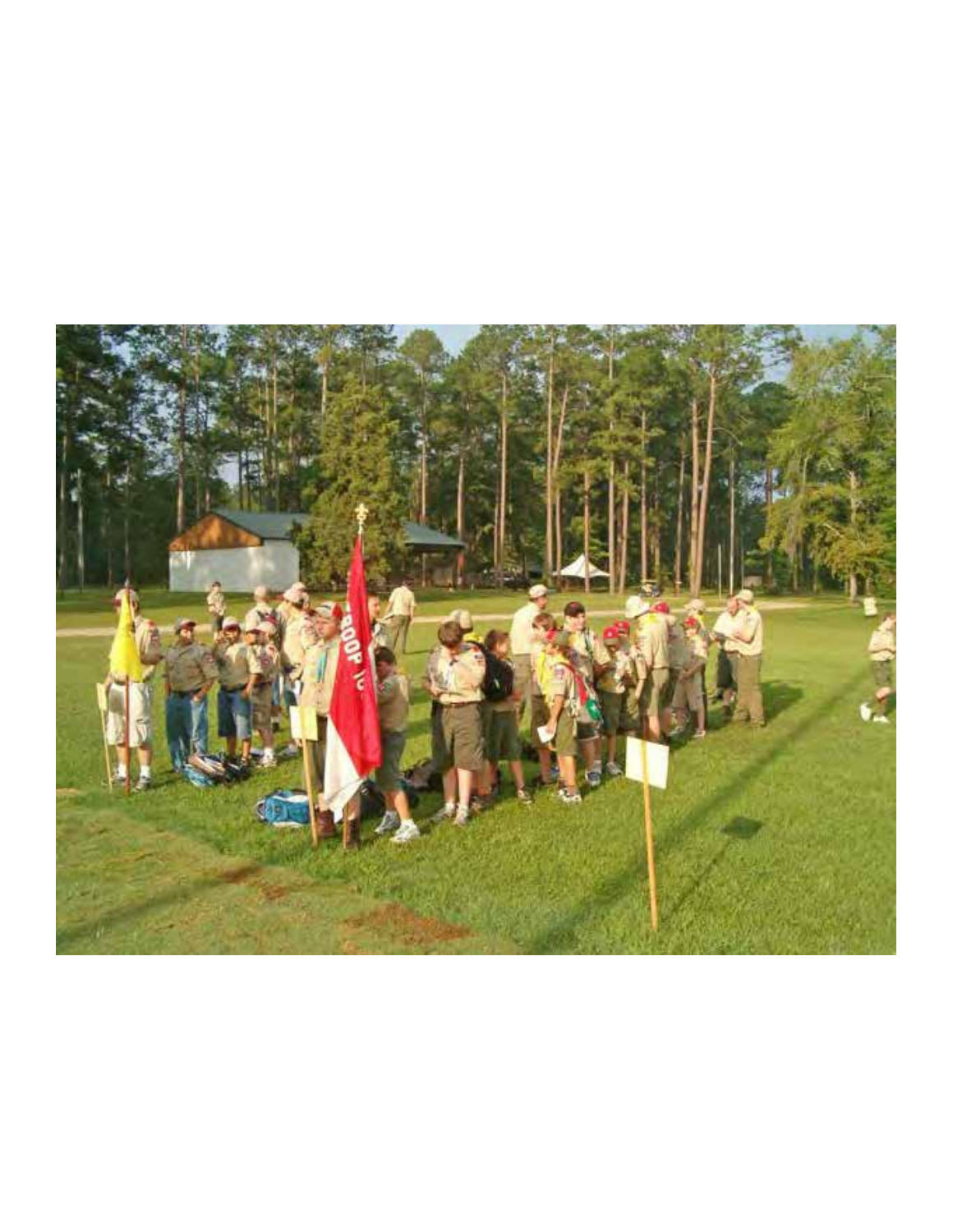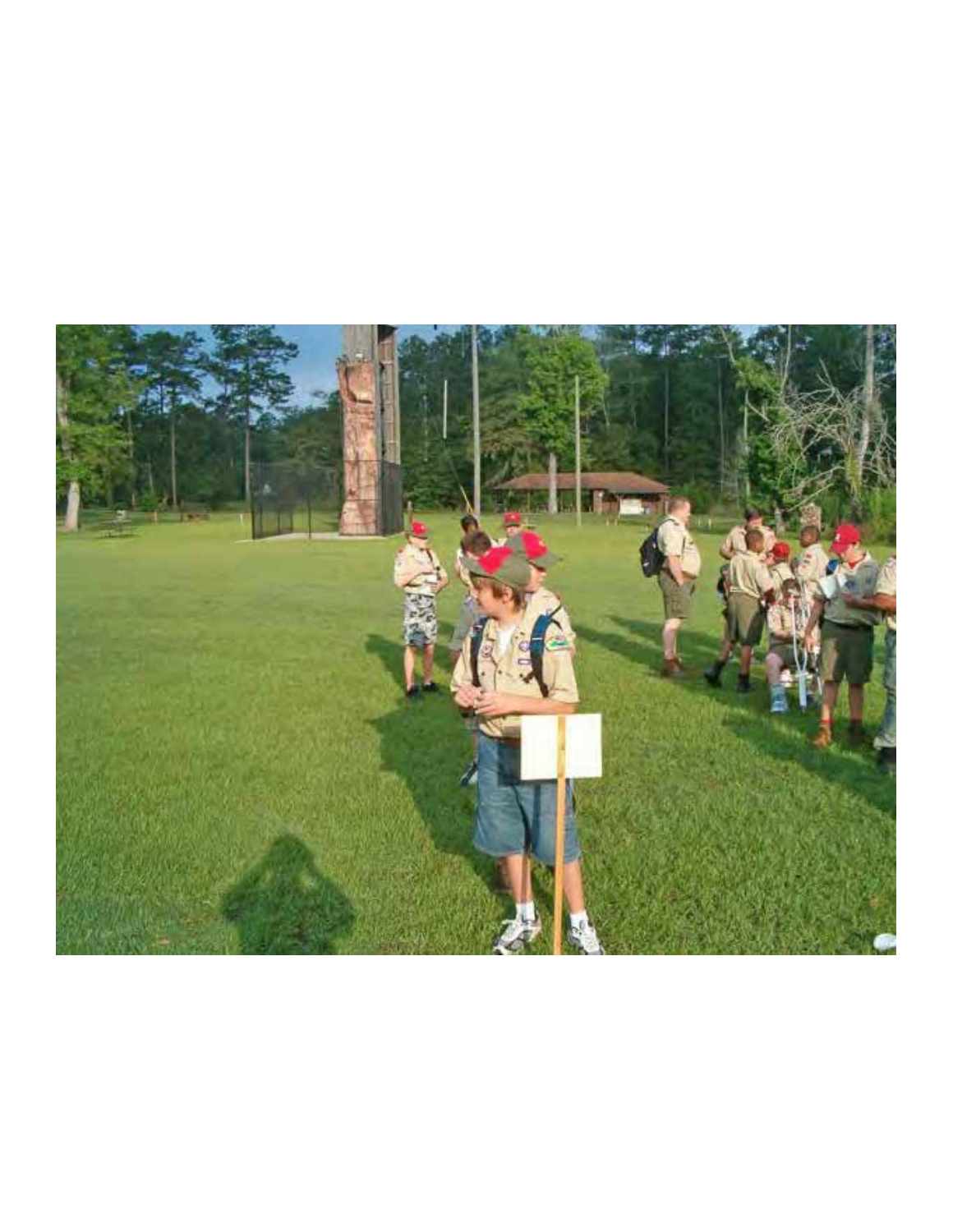

**Master of Ceremonies Brad Walbridge (also Program Director for summer camp)**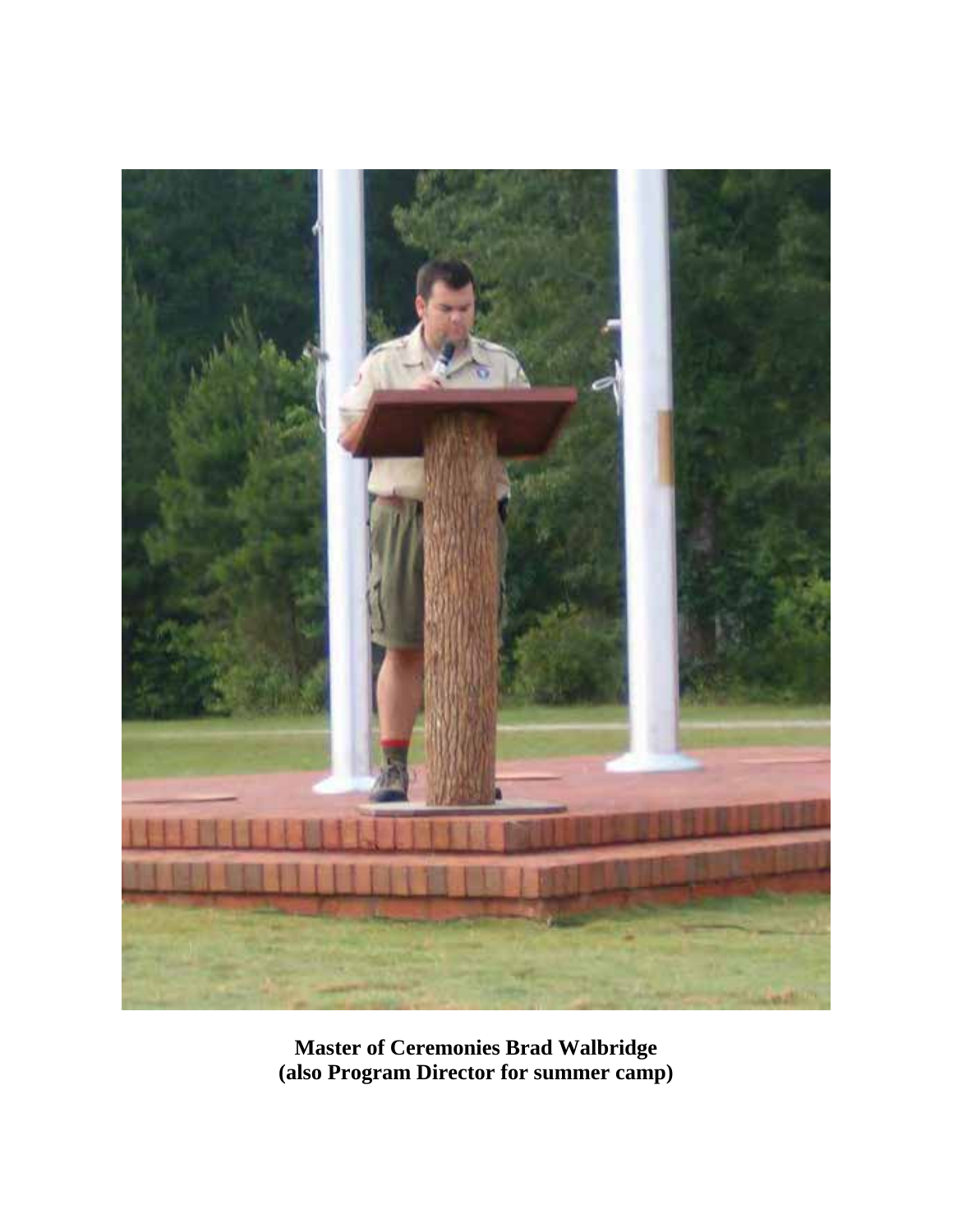

**The color guard presenting the colors.**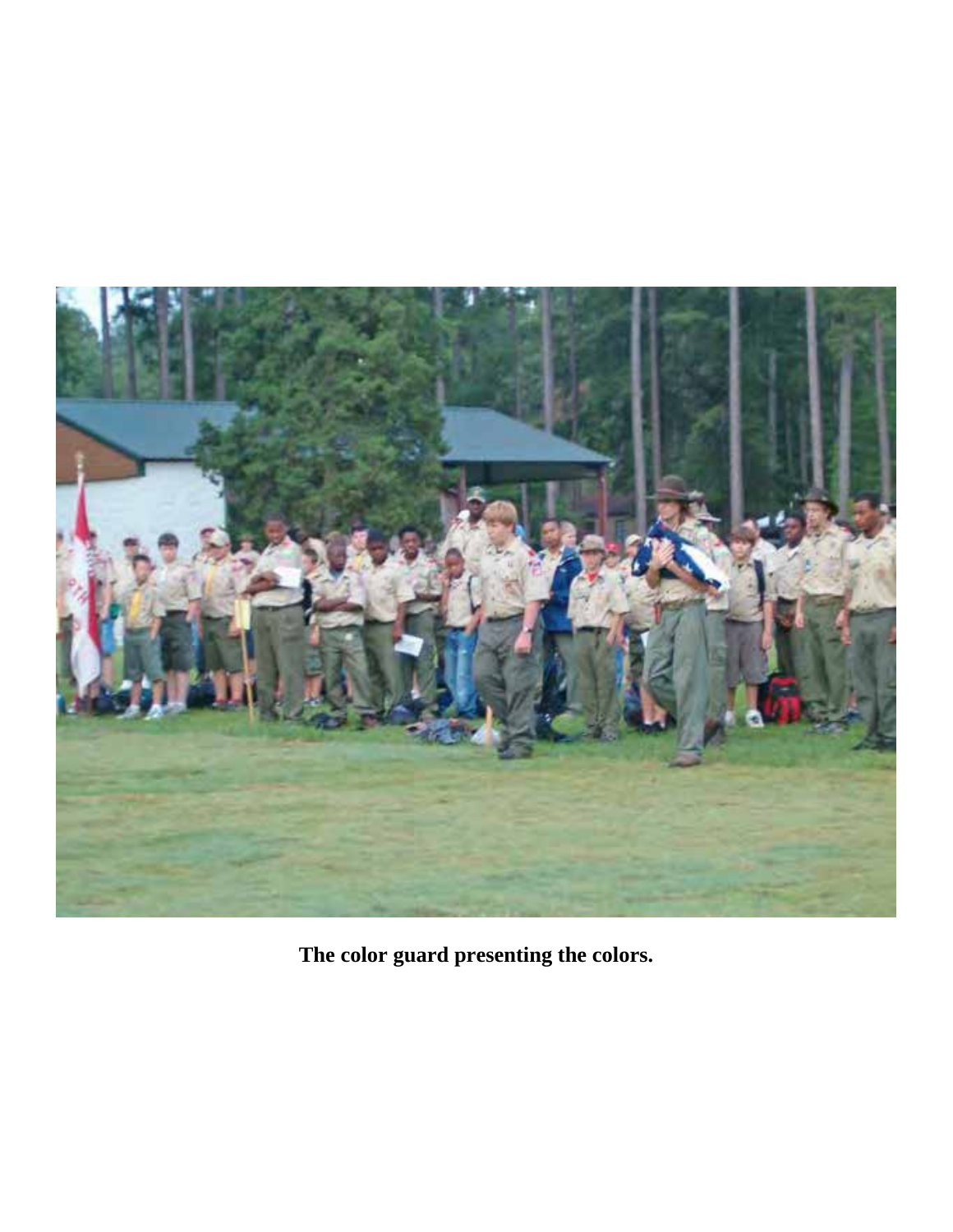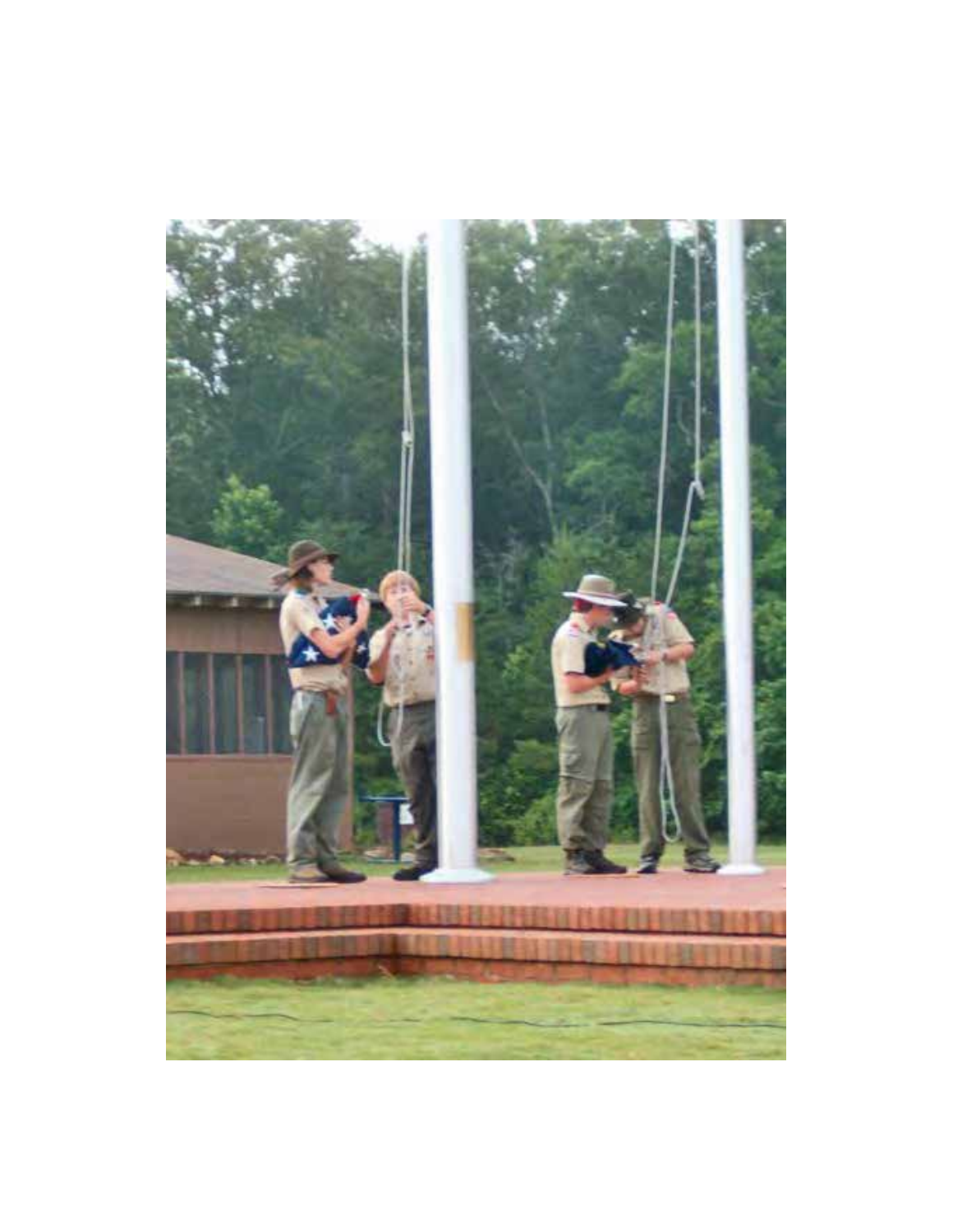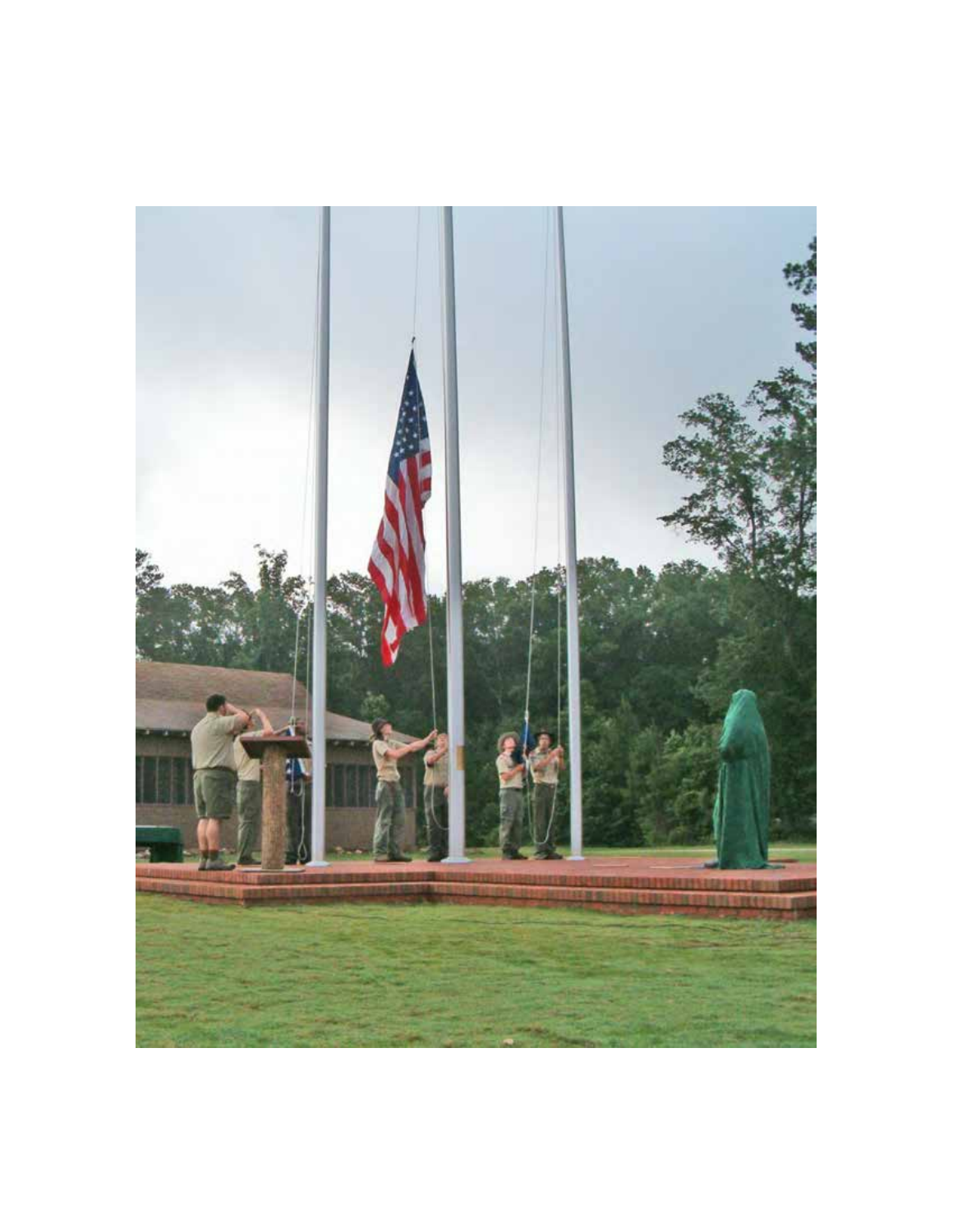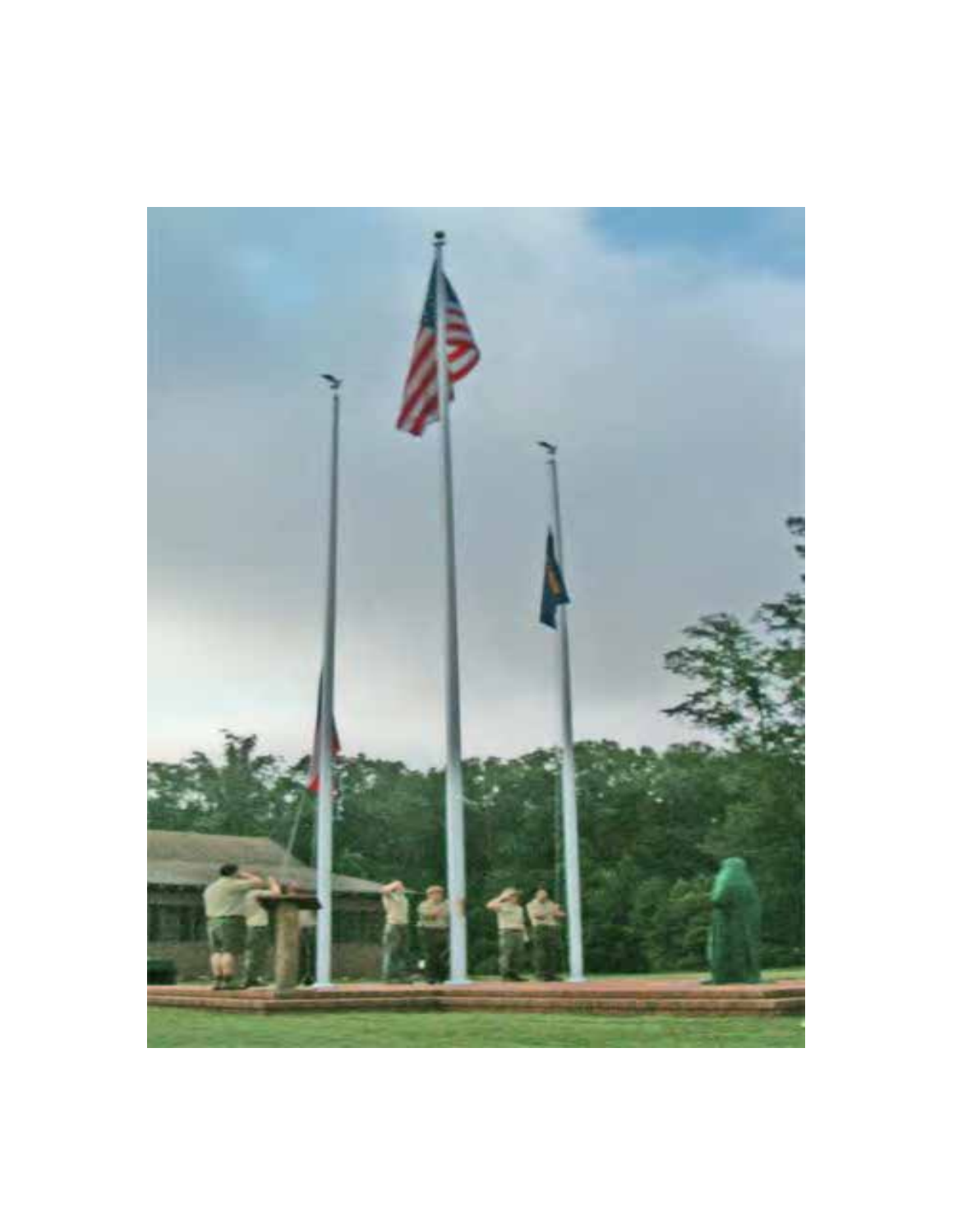

**Gerald Lawhorn receiving one of his awards.**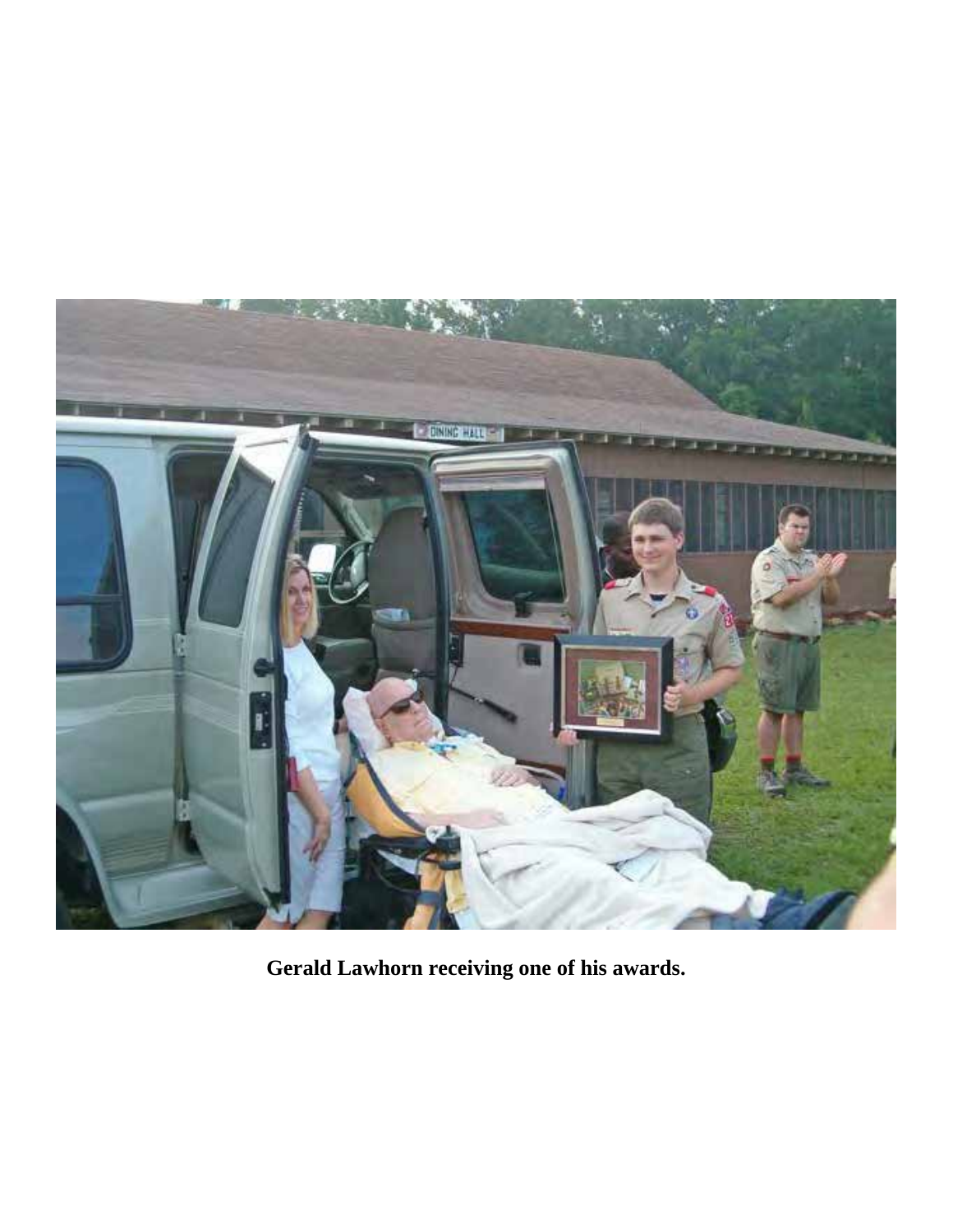

**Gerald Lawhorn being presented a certificate by Ray Allen, Chehaw Council Scout Executive.**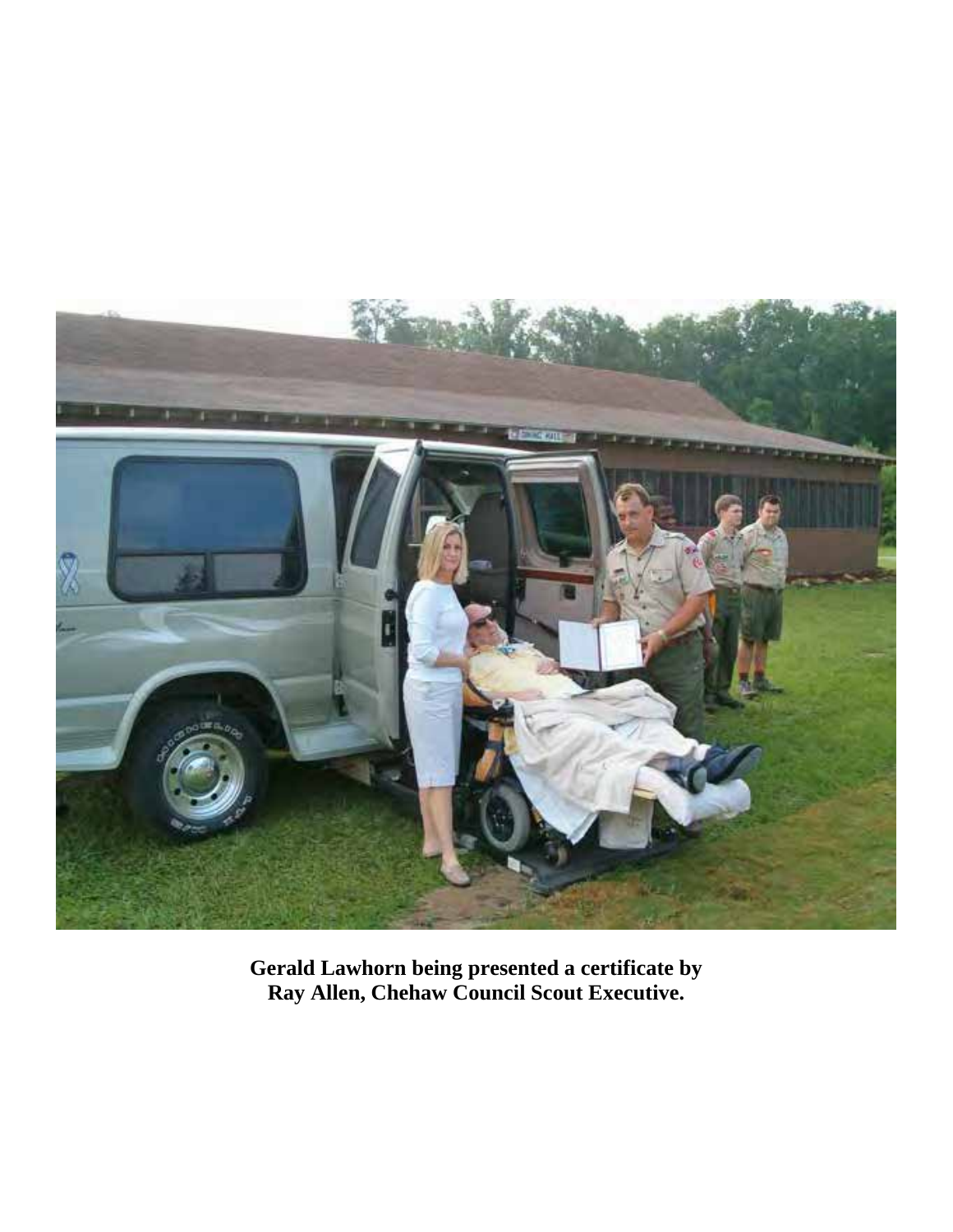

**Alf Tuggle, Southern Regional Director, was the speaker.**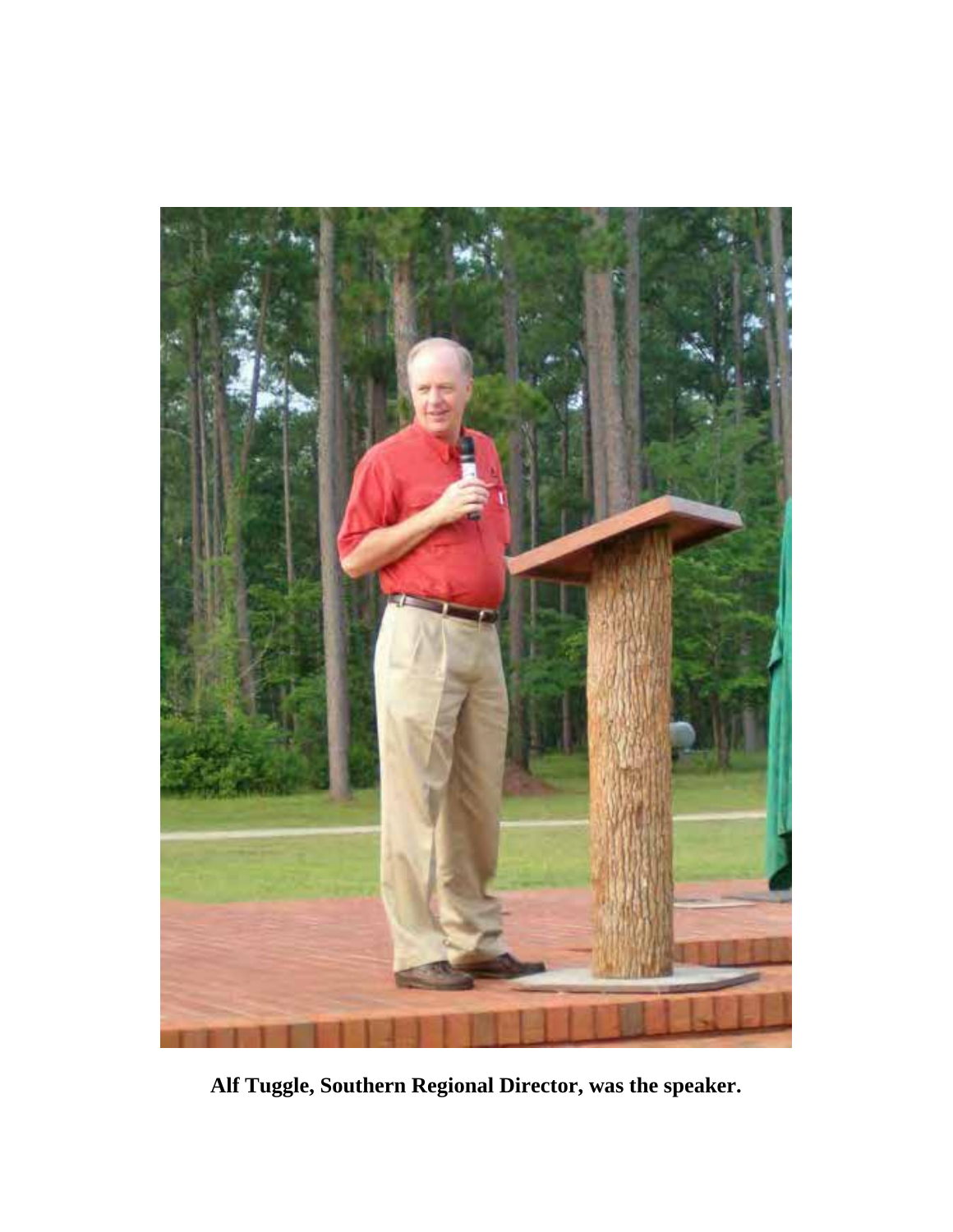

**Ms. Joann Lawhorn, wife of Gerald Lawhorn, Joe Najjar, President of Chehaw Council and Jeff Lawhorn, brother of Gerald Lawhorn, unveiling the monument.**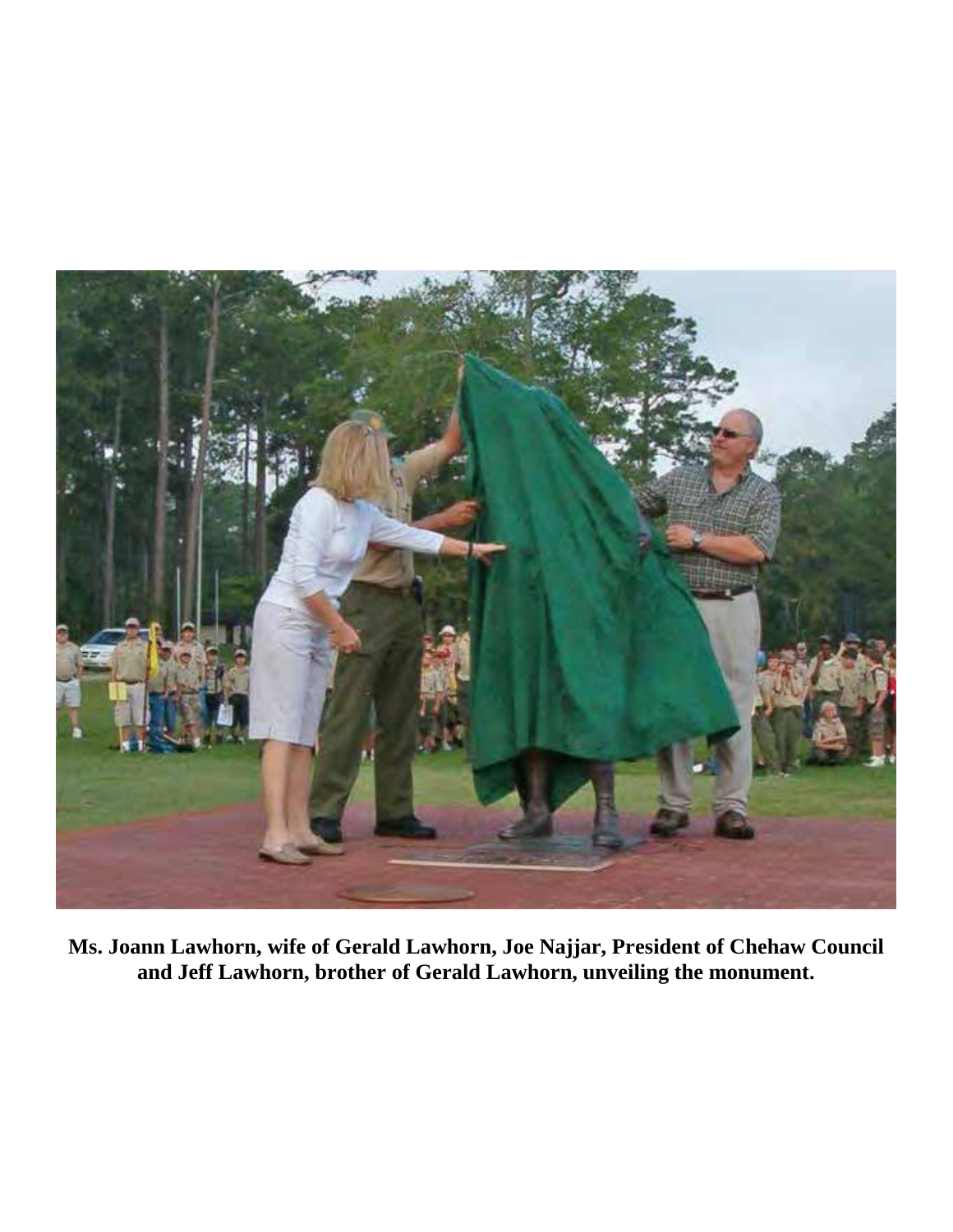